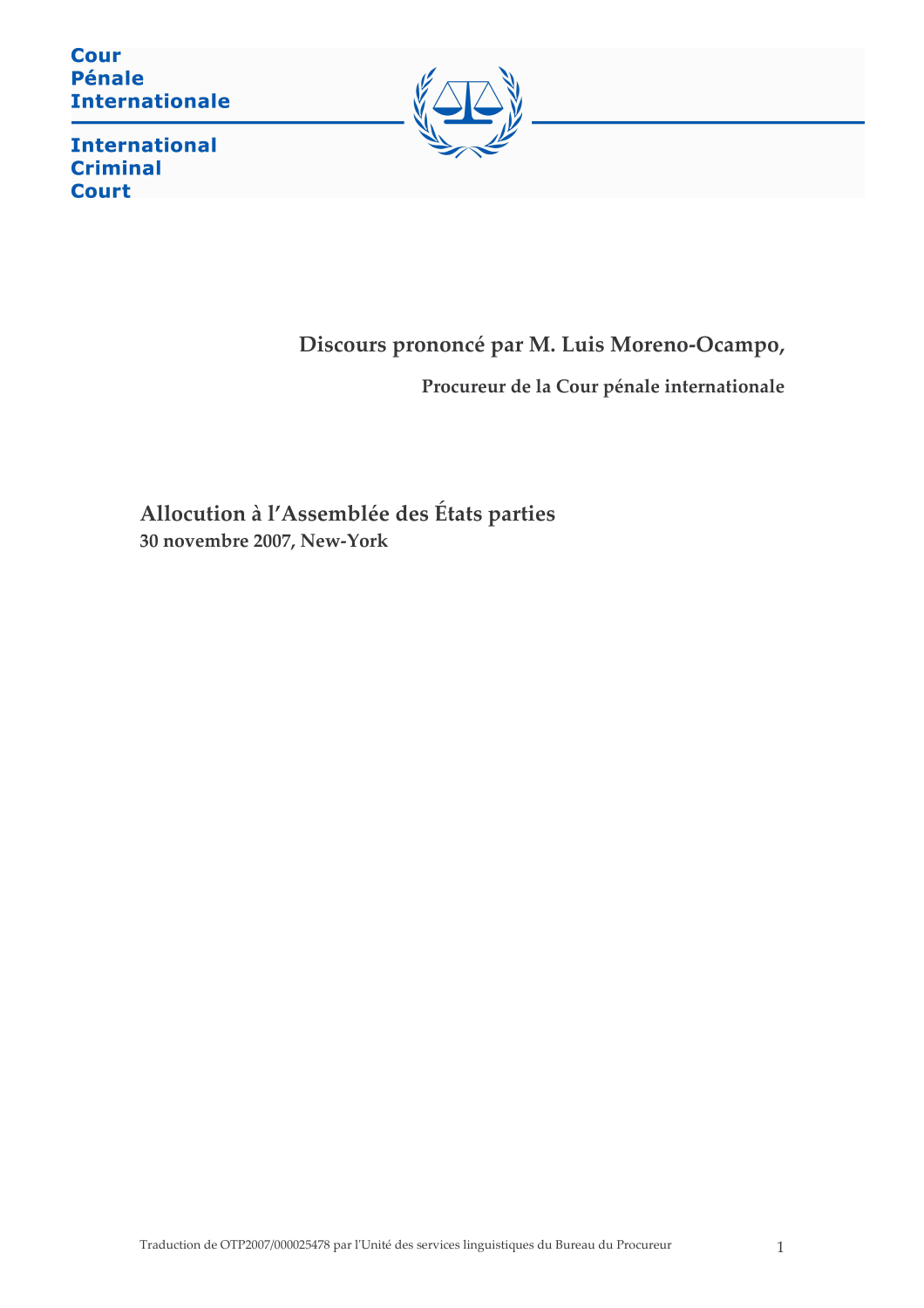Monsieur le Président, Mesdames et Messieurs,

J'ai l'honneur de présenter à l'Assemblée des États parties le rapport concernant le travail de mon Bureau. En janvier, les charges qui pesaient contre Thomas Lubanga Dyilo, notre premier détenu, ont été confirmées. En février, nous avons présenté notre première affaire aux juges dans le cadre de la situation au Darfour. En mai, nous avons ouvert une enquête dans le cadre d'une quatrième situation, la République centrafricaine. En juin, nous avons sollicité un mandat d'arrêt à l'encontre de Germain Katanga dans notre deuxième affaire relative à la RDC. Nous avons poursuivi nos efforts tout au long de l'année en vue d'obtenir l'arrestation des dirigeants de l'ARS recherchés par la Cour depuis 2005.

L'année prochaine, mon Bureau ouvrira des enquêtes à propos de nouvelles affaires en RDC et au Darfour. Nous prévoyons de présenter nos éléments de preuve aux juges en ce qui concerne notre première enquête en République centrafricaine. Nous continuerons d'analyser les crimes commis sur trois continents différents, y compris en assurant le suivi de ma visite récente en Colombie.

Ces activités de contrôle et d'enquête sont possibles grâce aux échanges que nous entretenons avec des États et des organisations du monde entier. Les dispositions de complémentarité et de coopération du Statut nous ont permis de commencer à mettre en place un véritable système mondial de justice internationale, un système à la portée véritablement universelle.

1 – Permettez-moi de commencer par faire le point en détails sur les situations et les affaires.

### République démocratique du Congo

Comme l'a mentionné le Président, nous nous préparons pour le procès qui débutera le 31 mars 2008. Mon Bureau démontrera que Thomas Lubanga Dyilo, dirigeant d'une milice en Ituri, est pénalement responsable d'une politique d'enrôlement et de conscription d'enfants de moins de 15 ans en vue de les faire participer activement à des hostilités.

Nous avons présenté nos éléments de preuve aux juges dans le cadre d'une deuxième affaire, contre Germain Katanga, dirigeant d'un autre groupe armé, la «Force de résistance patriotique en Ituri», et un mandat d'arrêt a été délivré sous scellés. Le 17 octobre 2007, les autorités congolaises l'ont remis à la Cour. Nos éléments de preuve montrent que Germain Katanga a utilisé des enfants soldats et dirigé une attaque impitoyable contre le village de Bogoro,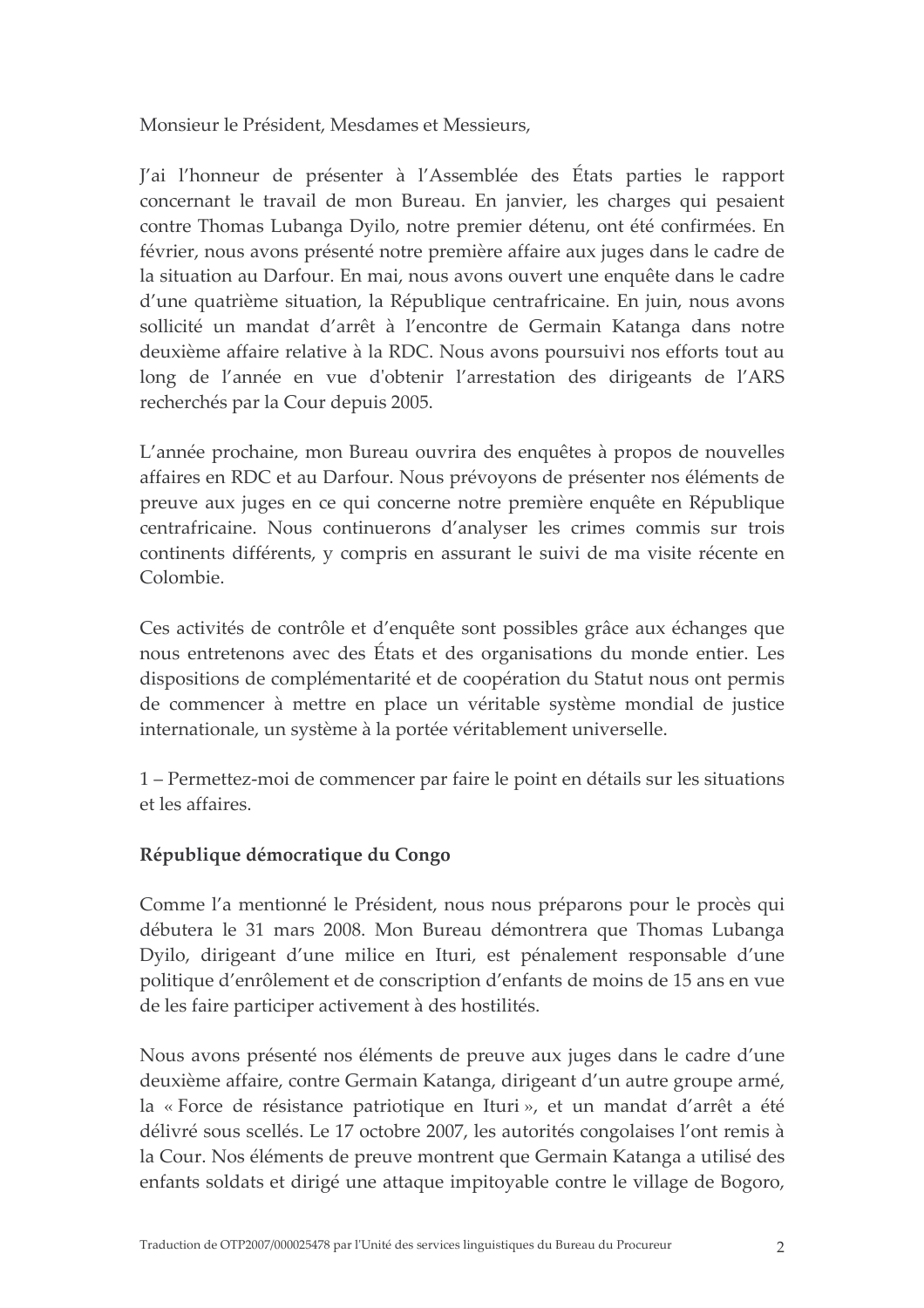tuant des centaines de civils et réduisant par la force des femmes à la condition d'esclaves sexuels. Son arrestation a prouvé l'attachement de la RDC à la Cour. Je suis également reconnaissant du soutien apporté par le Secrétaire général des Nations Unies et son équipe, tant à New York qu'à Kinshasa, et par le représentant spécial de l'Union européenne pour la région des Grands lacs.

Nous ouvrirons une troisième affaire en RDC en 2008. Nous procédons actuellement à la sélection d'une affaire qui réponde à nos critères judiciaires. Les options qui sont examinées comprennent des crimes commis dans les provinces du Kivu – actes de violence sexuelle d'une brutalité scandaleuse, déplacements forcés et meurtres – qui auraient été commis par des soldats de l'armée régulière, par les FDLR et par les forces de Laurent Nkunda. D'autres options comprennent le cas de responsables de haut rang qui ont financé et organisé des milices en RDC.

Ce ne sera pas la dernière enquête menée en RDC

### La Situation en République centrafricaine (RCA)

Le Bureau a annoncé l'ouverture d'une enquête en Centrafrique le 22 mai 2007. L'enquête se concentre sur les crimes les plus graves qui ont été commis principalement au moment où la violence était à son comble en 2002-2003 et plus particulièrement sur un nombre élevé d'allégations de viols et autres actes de violence sexuelle

Nous avons déjà commencé nos activités d'enquête et je me rendrai personnellement en République centrafricaine en janvier.

Nous sommes également attentifs aux violences commises plus récemment dans le nord du pays.

Enfin, permettez-moi d'indiquer qu'un processus de conciliation, le dialogue national, est en train de se mettre en place en République centrafricaine. Cela constitue une occasion de s'assurer que ce processus soit, d'emblée, en accord avec le Statut de Rome.

### Nord de l'Ouganda

Comme vous le savez, des mandats d'arrêts à l'encontre de Joseph Kony et de hauts dirigeants de l'ARS ont été délivrés le 8 juillet 2005. Ces personnes ont enlevé de jeunes enfants et les ont transformés en tueurs et en esclaves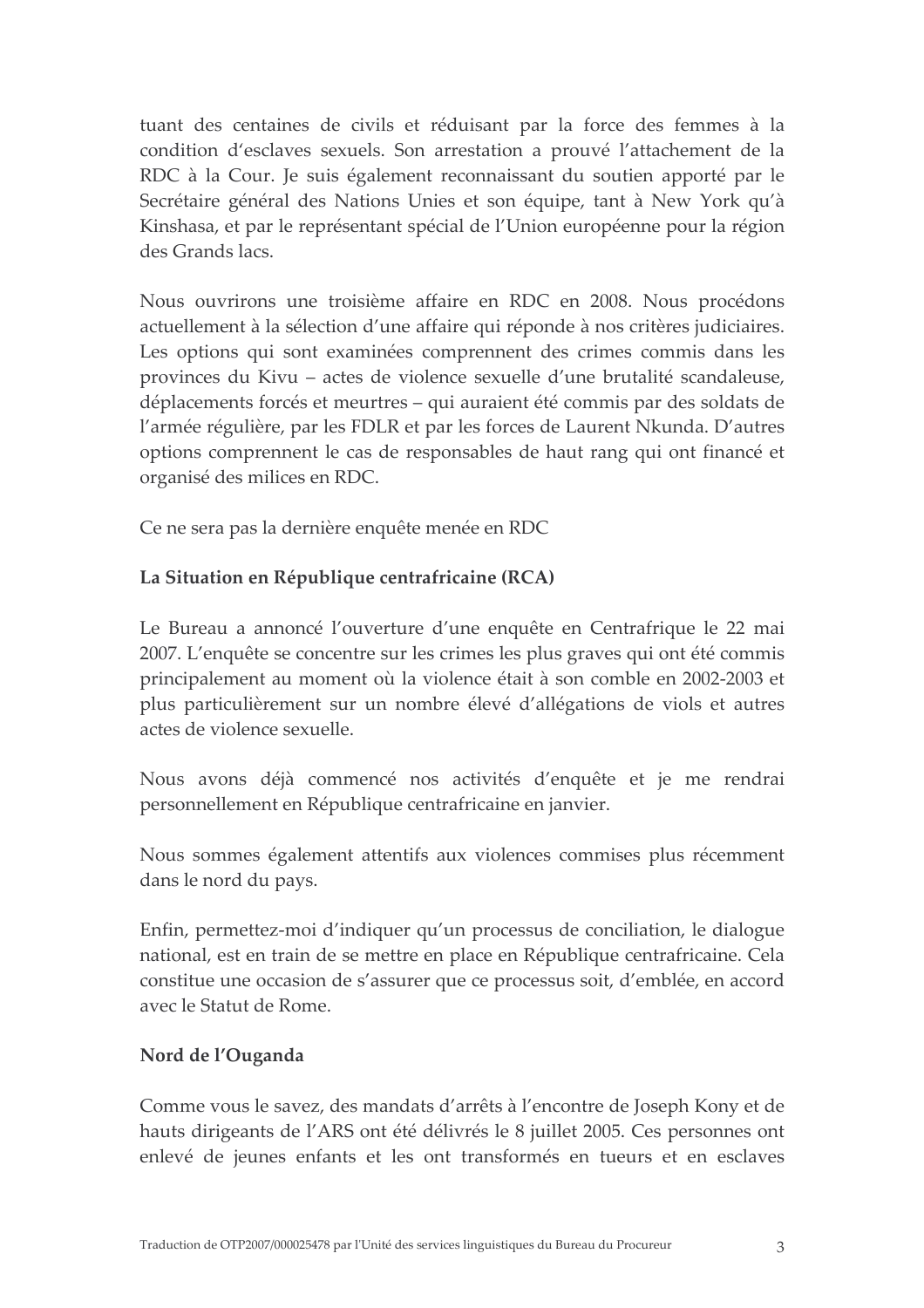sexuels ; ils ont massacré des communautés entières et forcé 1,3 million de personnes à se déplacer.

En qualité de Procureur, je suis convaincu que l'exécution des mandats d'arrêt constitue une priorité. Comme je l'ai signalé à l'Assemblée des États parties l'année dernière, les victimes ont droit à la paix autant qu'à la justice. Ces mandats d'arrêt doivent être exécutés. Aucune excuse ne vaut.

Tous, vous pouvez largement contribuer aux efforts déployés en vue d'obtenir ces arrestations. Les États parties peuvent commencer par couper tout soutien que les inculpés pourraient recevoir.

On ne peut permettre à Joseph Kony et aux autres commandants de gagner en puissance et de renforcer leurs moyens financiers. Selon certaines indications, l'aide que l'ARS reçoit dans un but strictement humanitaire pourrait être détournée pour acheter des fournitures et des armes. Nous demandons aux États parties et aux intervenants internationaux de contrôler avec la plus grande vigilance ce détournement possible d'aide et de fonds au profit des personnes recherchées.

Les crimes commis par Joseph Kony et les autres commandants inculpés ne doivent pas sombrer dans l'oubli. L'UNICEF, le Représentant spécial du Secrétaire général pour les enfants et les conflits armés et les États ont demandé à l'ARS de relâcher sans plus attendre les personnes enlevées. Aucun enfant n'a été relâché, aucun esclave sexuel n'a été libéré au cours de l'année écoulée.

Étant donné que l'ARS est touchée par des querelles intestines, que nous continuons à rassembler des renseignements convergents à propos des rumeurs faisant état de l'exécution cruelle d'Otti, que les défections sont en progression, nous vous exhortons à prendre des mesures en vue de garantir l'arrestation des personnes inculpées. La Cour sollicite des renseignements auprès de l'Ouganda et de la RDC en ce qui concerne les mesures prises pour mettre les mandats d'arrêt à exécution. L'obtention des arrestations apportera la justice et la paix aux victimes, en premier lieu en isolant Joseph Kony. Elles méritent les deux. Nous avons été encouragés par l'annonce du renforcement de la MONUC au sud du Parc Garamba. Nous exhortons les États à appuyer ces mesures.

l'informe également l'Assemblée que mon Bureau sollicite des renseignements auprès du Gouvernement ougandais sur les crimes qui auraient été commis par les UPDF.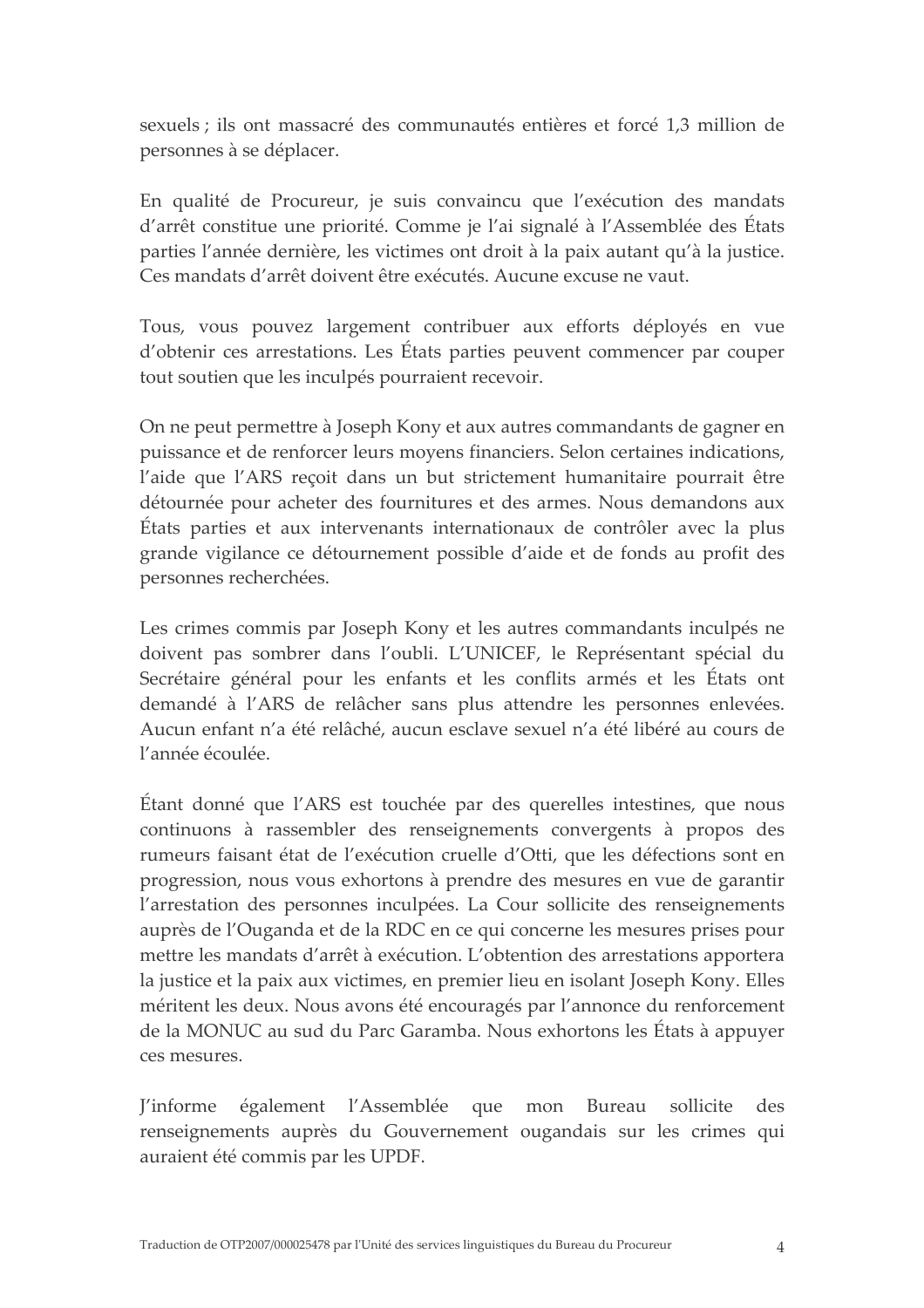## Darfour

Le 27 avril 2007, les juges de la CPI ont délivré des mandats d'arrêt à l'encontre d'Ahmad Harun, ancien Ministre délégué chargé de l'intérieur et d'Ali Kushayb, un chef janjaouid/de milice incorporé aux Forces de défense populaires. L'Accusation a démontré qu'Ahmad Harun a coordonné un système criminel. Il a recruté, financé et armé des miliciens/Janjaouid dans le but de compléter les forces armées soudanaises et les a encouragés à commettre des crimes à grande échelle dirigés contre la population civile au Darfour au motif qu'elle soutenait les rebelles. Ali Kushayb a personnellement dirigé ces attaques.

Le 7 juin, j'ai informé le Conseil de sécurité des Nations Unies de la situation au Darfour. J'ai décrit comment Ahmad Harun, responsable du déplacement forcé de millions de personnes vers des camps, exerçait à présent un contrôle sur ses victimes, dans le cadre de ses nouvelles fonctions de Ministre aux affaires humanitaires. J'ai insisté sur le fait que l'État territorial, le Soudan, a l'obligation légale et la capacité d'arrêter Ahmad Harun et Ali Kushayb et de les remettre à la Cour.

 $J'$ exhorte les principaux partenaires —  $I'$ Union africaine, la Ligue des États arabes, les Nations Unies et l'Union européenne — à demander au Soudan l'arrestation et la remise des personnes recherchées. Cependant, le fait que le Soudan se soit soustrait à son obligation légale de procéder aux arrestations n'était pas à l'ordre du jour des réunions internationales concernées.

Afin de sensibiliser à la nécessité d'exécuter le mandat d'arrêt, j'ai rencontré des hauts responsables, y compris Ban Ki-moon avant sa visite à Khartoum. J'ai expliqué à tous mes interlocuteurs qu'il était nécessaire d'appliquer la résolution 1593 du Conseil de sécurité, d'exprimer une volonté infaillible d'appliquer les mandats d'arrêt, de demander au Soudan de remplir ses obligations et de rechercher la justice au Darfour. Je les ai informés des différentes répercussions de la stratégie criminelle coordonnée par Harun sur l'aide humanitaire, ce qui pouvait menacer directement les soldats chargés du maintien de la paix et le personnel international.

Les mandats d'arrêt et l'obligation de les exécuter ne disparaîtront pas. Le 5 décembre 2007, j'informerai le Conseil de sécurité des Nations Unies du fait que le Soudan ne coopère pas avec la Cour. Le Soudan ne se conforme pas à la résolution 1593 du Conseil de sécurité.

Je ferai également état les crimes en cours, en particulier ceux dirigés contre les 2,5 millions de personnes déplacées. Les actes de violence actuels n'ont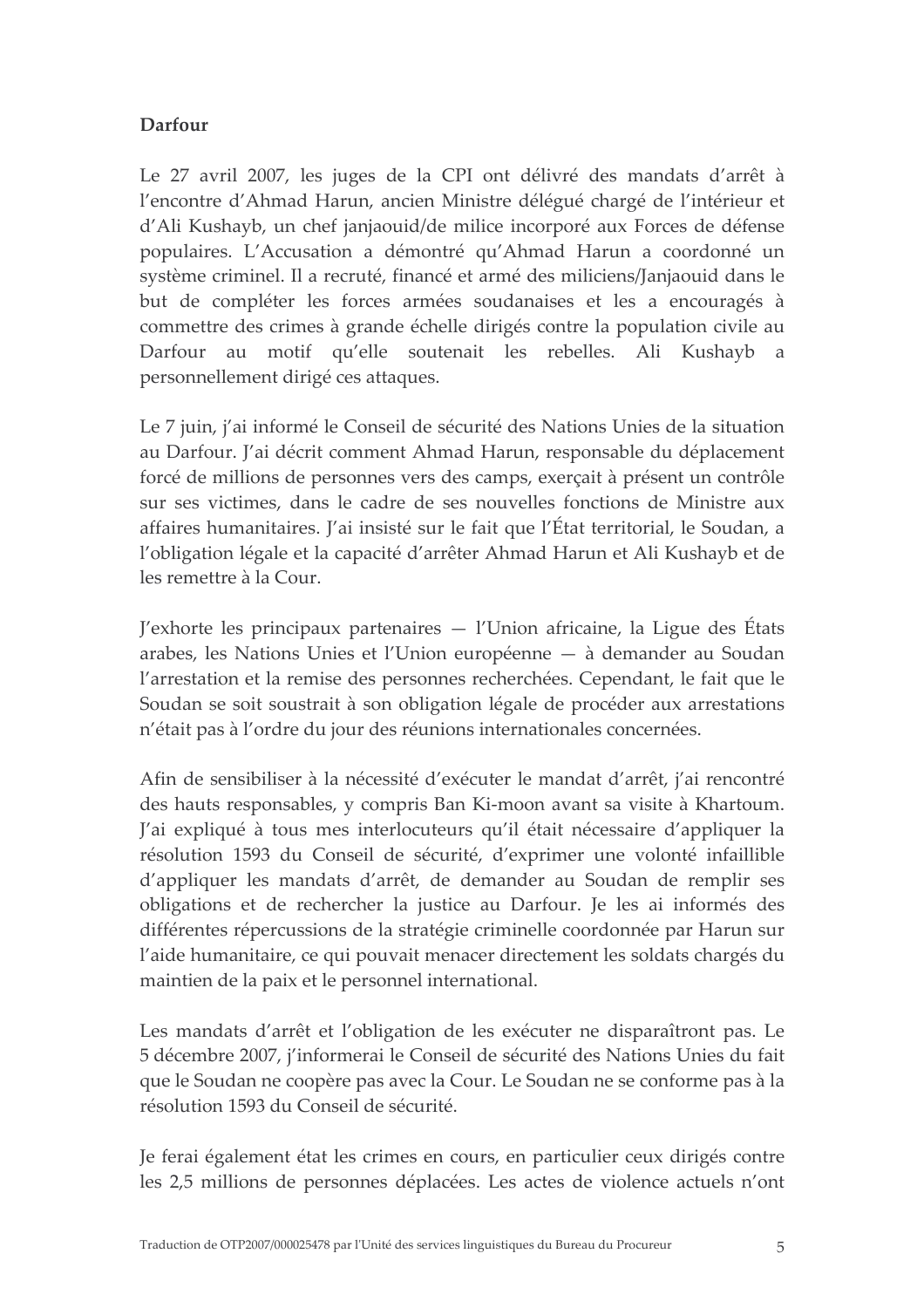rien de sporadique. Ils constituent un mode opératoire. Au Darfour, en 2003-2004, nous avons assisté à la première phase d'un plan criminel coordonné par Ahmad Harun. Des millions de personnes ont été contraintes de quitter leurs villages pour aller dans des camps. Lors de la seconde phase – celle qui se déroule actuellement sous nos yeux - Ahmad Harun exerce un contrôle sur les victimes à l'intérieur des camps, en contrôlant l'accès à la nourriture, à l'aide humanitaire et à la sécurité. Des attaques dirigées contre les civils et les personnes déplacées en particulier prennent des formes multiples : les femmes sont violées, les dirigeants locaux qui cherchent à s'exprimer sont pris pour cible, les personnes déplacées sont entourées de forces hostiles. Il pourrait s'agir de la seconde phase de la même stratégie qui consiste à prendre les civils pour cible au motif qu'ils pourraient soutenir des rebelles. Ahmad Harun en est un acteur principal, mais il n'est pas seul.

Nous surveillons également avec inquiétude les allégations de menaces et d'attaques des rebelles contre les soldats du maintien de la paix et le personnel humanitaire.

Mon Bureau ouvrira une enquête sur une deuxième et une troisième affaires au Darfour en 2008. Nous chercherons à identifier les personnes qui portent la responsabilité la plus lourde pour les crimes commis actuellement à l'encontre des personnes déplacées, ainsi que pour les attaques lancées contre les soldats du maintien de la paix - comme celle de Haskanita - et le personnel humanitaire.

Monsieur le Président,

2 – Permettez-moi d'aborder à présent nos activités en matière d'analyse.

Parmi les caractéristiques qui distinguent notre Cour, l'une des dispositions marquantes concerne le pouvoir d'initiative du Procureur au moment de sélectionner les situations qui feront l'objet d'une enquête, sous réserve d'un contrôle judiciaire comme il est stipulé à l'article 15 du Statut de Rome. En s'appuyant sur cet article, mon Bureau recueille activement des renseignements concernant les crimes allégués relevant de la compétence de la Cour.

Nous procédons actuellement à l'analyse de situations sur trois continents. Permettez-moi d'en mentionner deux.

En Colombie, sur l'invitation du Gouvernement, j'ai effectué une mission du 17 au 24 octobre. Nous avons rencontré des victimes, le Procureur général, les membres de la Cour suprême et les juges chargés des affaires contre les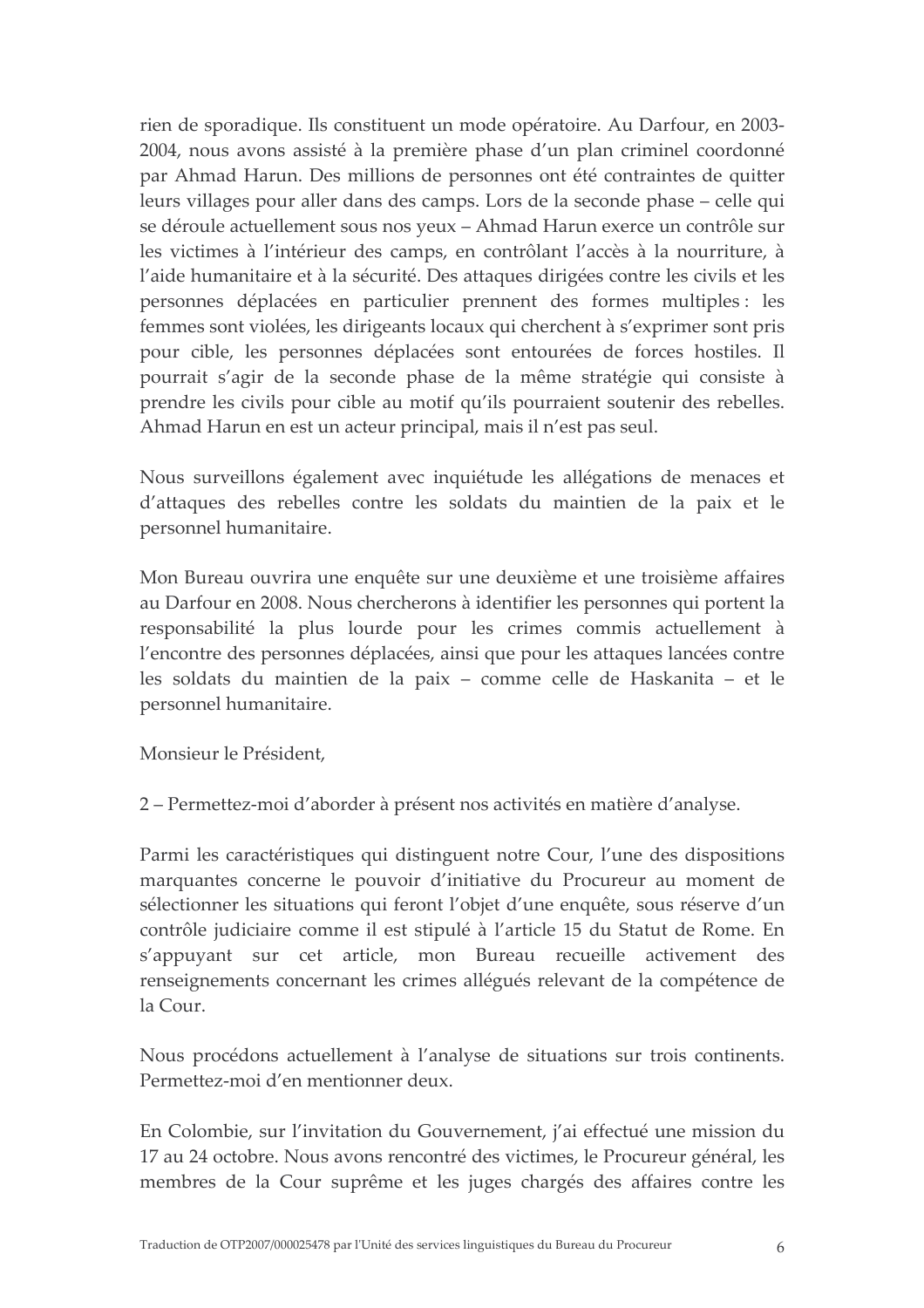paramilitaires. Nous avons rencontré le Président, le Vice-président, les ministres de l'Intérieur et de la Justice, des Affaires étrangères et de la Défense. Nous avons reçu bon nombre de renseignements sur les crimes mis au jour en particulier grâce à des aveux. Nous avons perçu l'impact du Statut et de la Cour. Nous avons expliqué que la Cour s'emploierait à déterminer si des enquêtes et des poursuites véritables étaient menées contre les principaux auteurs des crimes relevant de sa compétence.

La situation en Côte d'Ivoire est toujours en cours d'analyse. Une mission planifiée en Côte d'Ivoire aux fins d'un examen préliminaire n'a pas encore été possible. Nous comptons sur l'appui solide du nouveau représentant des Nations Unies en Côte d'Ivoire ainsi que de tous les États concernés pour faire comprendre aux autorités nationales l'importance d'une réponse positive à notre demande.

Monsieur le Président,

3. À Rome, c'est plus qu'une Cour que vous avez créée. Vous avez créé un système judiciaire pénal mondial. Un système où les États et la Cour agissent ensemble en s'appuyant sur deux principes : la complémentarité et la coopération.

Depuis que j'ai pris mes fonctions, j'ai insisté sur le fait que la complémentarité va au-delà du simple respect des procédures nationales véritables. Elle suppose également d'aider les États territoriaux à assumer leur responsabilité d'enquêter sur les crimes définis dans le Statut et d'engager des poursuites. Par exemple, le Bureau pourrait communiquer aux judiciaires nationales des renseignements recueillis dans le cadre de nos enquêtes. Le portail électronique des outils juridiques s'intègre dans ce concept de partage des informations. Je remercie les États qui ont apporté leur soutien à ce projet.

Des États et des ONG ont exprimé un intérêt à propos de ce qu'on appelle une conception positive de la complémentarité. Mon Bureau distribuera sous peu un document de synthèse fondé sur nos premières années d'expérience. Nous avons déjà travaillé sur une démarche en deux volets :

- $\omega$  . Premièrement, le développement des échanges d'informations avec les autorités judiciaires nationales. La sécurité des témoins constitue une limite. Nous ne devrions pas transmettre d'informations à propos de l'identité de nos témoins aux autorités nationales si elles ne peuvent pas les protéger.
- Deuxièmement, la négociation d'un appui international pour les organismes judiciaires et d'application des lois de nos pays constituant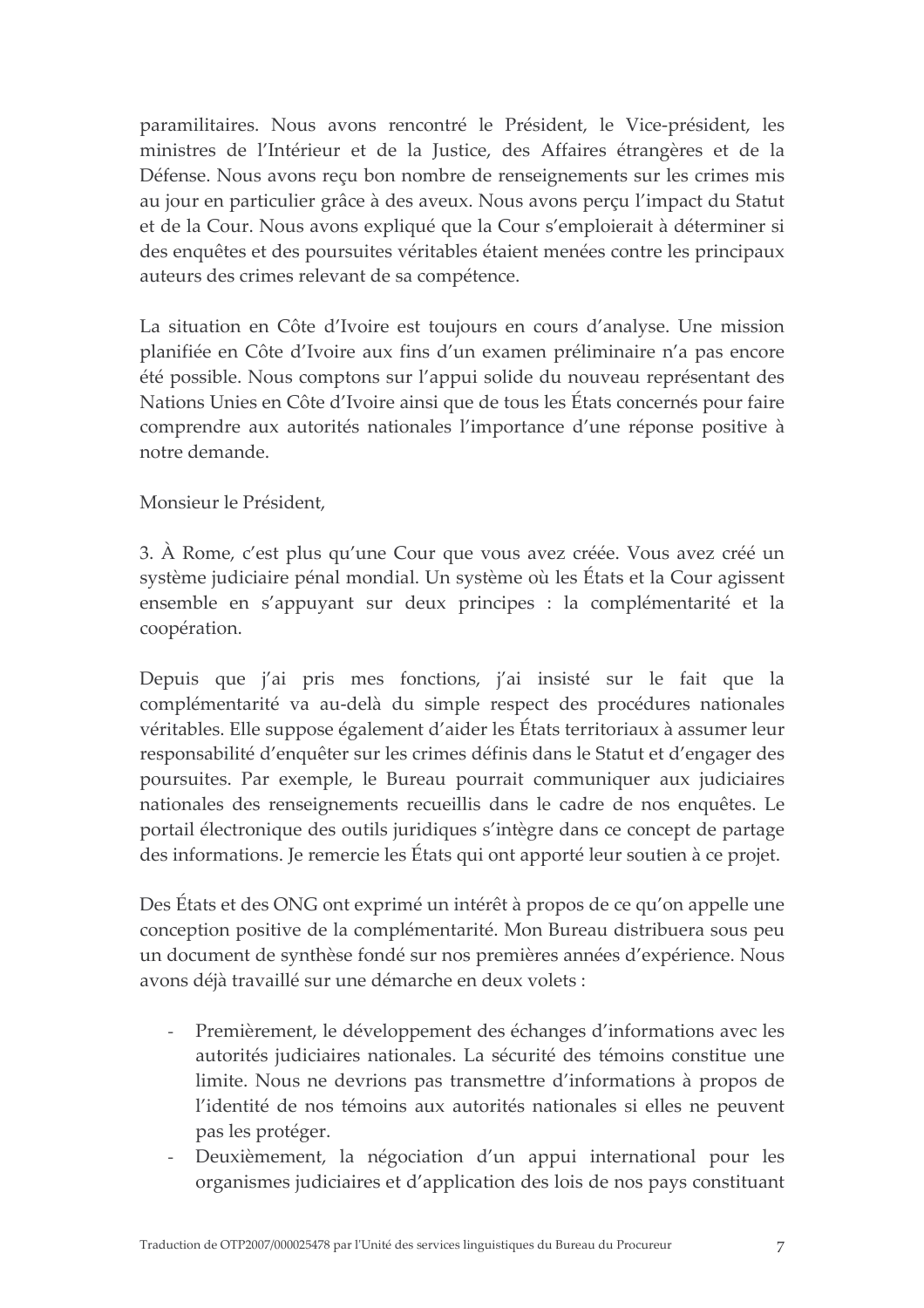une situation. À cette fin, nous avons contacté les Nations Unies, y compris le Groupe de l'état de droit au sein du Département des opérations de maintien de la paix et la Commission de consolidation de la paix, la Banque mondiale, l'Union européenne et d'autres afin de garantir que les interventions de la Cour en encouragent d'autres à soutenir le renforcement des capacités. Nous avons reçu de bons échos particulièrement en ce qui concerne la mise en place de systèmes de protection des témoins dans les pays des situations.

De la même manière, le système créé par le Statut offre un immense potentiel de coopération. Le travail commencé l'année dernière en matière de coopération et favorisé par le Danemark et les Pays-Bas nous a permis à tous de mieux structurer nos échanges. Ensemble, nous pouvons pousser la coopération plus loin. Nous avons besoin de votre soutien mais je reconnais également que mon Bureau, en particulier, a la responsabilité d'exploiter au mieux le potentiel du système, y compris dans le domaine essentiel des arrestations. Mon Bureau a la responsabilité d'adopter une démarche volontariste au sujet des arrestations, afin de vous aider. Nous nous y attelons. Je me suis rendu dans un certain nombre de pays, y compris des États non parties, afin de contribuer à élaborer cette démarche. Nous avons discuté des meilleures façons de soutenir les efforts en vue des arrestations avec l'Espagne, l'Australie, la Jordanie, le Danemark, le Ghana, la Tanzanie et le Royaume-Uni entre autres. Je les remercie de leur contribution.

J'ai conscience qu'il n'est pas facile d'arrêter des personnes recherchées par la Cour. Elles bénéficient souvent de la protection d'armées ou de milices. Certaines font parties de gouvernements. Cela ne peut en aucun cas nous amener à changer le contenu de la loi. Ces difficultés devraient être abordées. S'il est une chose que les autres tribunaux nous ont apprise, c'est bien qu'il n'existe pas de démarche unique répondant à tous les scenarios. Tandis que la coopération en matière d'arrestation est demandée principalement aux États territoriaux, le soutien des autres États et organisations est primordial. Il existe différentes aspects à étudier plus en détails afin de faciliter l'arrestation des inculpés.

Premièrement, un soutien constant à l'application des décisions de la Cour est nécessaire. Une fois que les juges ont délivré un mandat d'arrêt, les États parties n'ont aucune possibilité d'aider les inculpés à échapper à la Cour de quelque manière que ce soit. Pour toute activité bilatérale ou multilatérale, pour tout programme d'aide, nous demandons aux États parties de systématiquement mentionner la nécessité d'appliquer les décisions de la CPI. La pression diplomatique, comme vous le savez, a été un outil de persuasion essentiel en ce qui concerne l'ex-Yougoslavie. Je peux vous affirmer, en me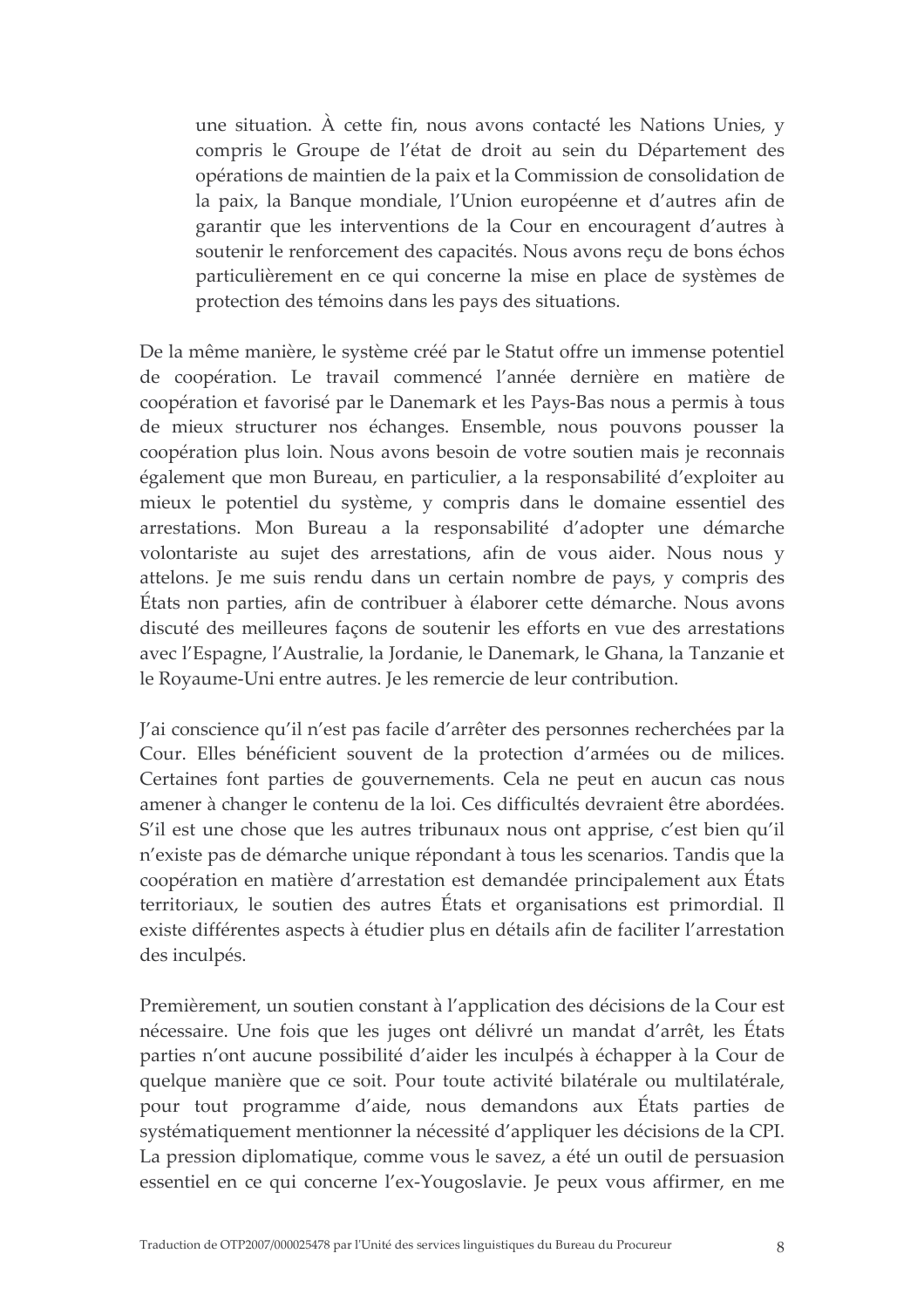fondant sur mon expérience en tant que Procureur de cette Cour, que votre soutien ou votre manque de soutien fait une grande différence.

Deuxièmement, la marginalisation des personnes recherchées par la Cour. Aucun approvisionnement, aucune aide financière ne devrait arriver jusqu'aux personnes qui font l'objet d'un mandat d'arrêt. Il faut qu'elles soient isolées au sein de leur communauté. Dans l'affaire du Nord de l'Ouganda par exemple, les efforts fournis par certains États parties pour surveiller l'aide apportée à l'ARS par les communautés de la diaspora ont été très utiles.

Troisièmement, repérer les endroits où se trouvent les personnes recherchées par la Cour. Au sein du Bureau, notre objectif est d'identifier à tout moment les endroits précis où se trouvent les inculpés. Nous continuerons à mettre en place des capacités de repérage et je remercie les États qui nous ont aidés pour ces activités cette année.

Enfin, faciliter les opérations d'arrestations. Vous pouvez soutenir les États sur le territoire desquels des suspects sont localisés grâce, par exemple, à une formation logistique ou spécialisée. Lorsque cela est possible, des dispositions peuvent être intégrées au mandat des missions de maintien de la paix. Le rôle de la MONUC en appui aux autorités congolaises en forme un exemple.

Monsieur le Président,

4 – Avant de conclure, permettez-moi de vous informer du développement institutionnel.

Comme je vous l'ai rapporté précédemment, je prête une attention particulière à la consolidation des politiques, des processus et des pratiques au sein de mon Bureau et dans nos relations avec les autres parties prenantes. Nous pouvons ainsi tirer profit des leçons de nos premières années de fonctionnement

Des documents de politique générale appuyant notre stratégie en matière de poursuites ont été être diffusés ou sont sur le point de l'être.

En ce qui concerne les intérêts de la justice, nous avons récemment publié un document de politique générale qui insiste sur le fait que l'exercice du pouvoir discrétionnaire défini aux paragraphes 1-c et 2-c de l'article 53 est exceptionnel, que mon Bureau est favorable, a priori, à des poursuites, guidées par les objectifs du Statut, et que les intérêts de la justice diffèrent des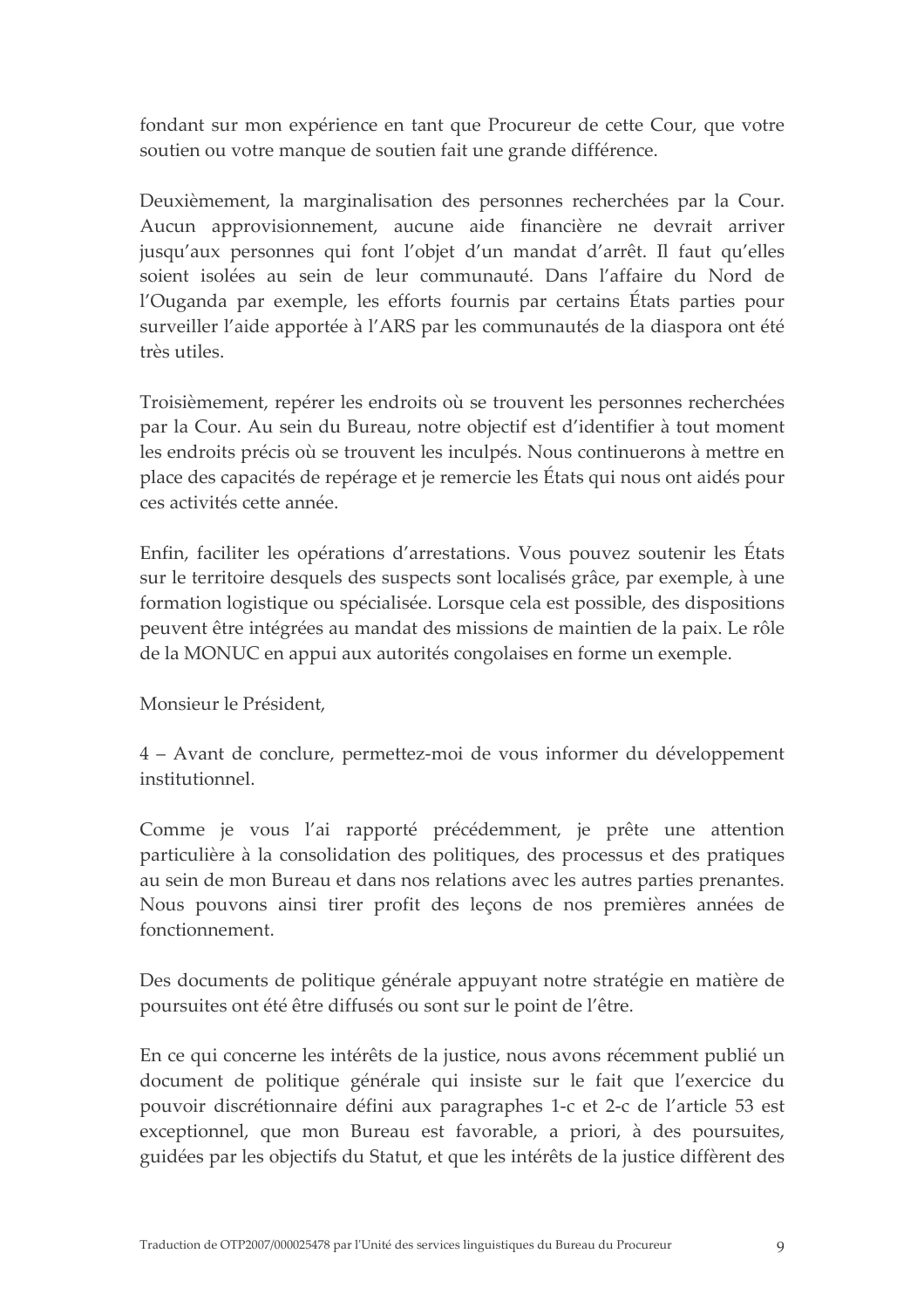intérêts de la paix, ces derniers relevant du mandat d'institutions autres que le Bureau du Procureur.

En ce qui concerne la sélection des situations et des affaires, nous avons diffusé la première version d'un document de politique générale en 2006. En nous fondant sur les commentaires reçus, nous publierons sous peu une version finalisée traitant des facteurs jugés pertinents dans le cadre d'une évaluation globale du critère de gravité, comme la portée des crimes, leur nature, le mode opératoire et leur impact.

J'ai également demandé à mon Bureau, en consultation avec des ONG, de contribuer activement à la stratégie générale de la Cour se rapportant aux victimes. La stratégie en matière de poursuites a, entre autres objectifs, la volonté d'améliorer en permanence les échanges entre le Bureau et les victimes, de manière transposer de manière concrète le système ambitieux et novateur créé à Rome. Les intérêts des victimes, qu'il s'agisse de les protéger, de garantir leur participation, de les atteindre ou de leur accorder des réparations, constituent un trait propre à notre activité.

En ce qui concerne mes fonctions administratives, comme je l'ai annoncé devant cette Assemblée l'année dernière, mon Bureau a rédigé son règlement. Conformément au Statut et au Règlement, celui-ci va régir le Bureau. Nous avons achevé nos consultations avec le Greffe à propos de ce document. Le texte a été transmis aux juges. Tous les États parties, ainsi que les ONG, ont reçu le projet du document. Je remercie ceux qui ont formulé des observations et nous ont ainsi permis d'améliorer le texte. Comme je l'ai promis, ce règlement sera publié avant la fin de l'année.

Dans le même temps, nous améliorons nos protocoles internes et nos procédures opérationnelles, ce qui garantit ainsi une démarche cohérente de la part de toutes nos équipes d'enquêteurs. En collaboration avec le Greffe, nous finalisons des accords de services afin d'améliorer l'efficacité de la Cour dans le domaine primordial de la protection des témoins. Permettez-moi de mentionner que, dans ce contexte, les résultats du Bureau ne seraient pas possibles sans les services indispensables fournis par le Greffe.

Pour ce qui est du budget, je souhaiterais insister sur les efforts que de mon déploie Bureau pour rester efficace au regard des coûts. Nous obtenons des résultats grâce à une structure restreinte et flexible. Nous comptons toutefois sur votre soutien constant à l'avenir afin de garantir qu'à tout moment, le Bureau du Procureur dispose de la souplesse et des ressources suffisantes pour ouvrir de nouvelles situations conformément à notre mandat.